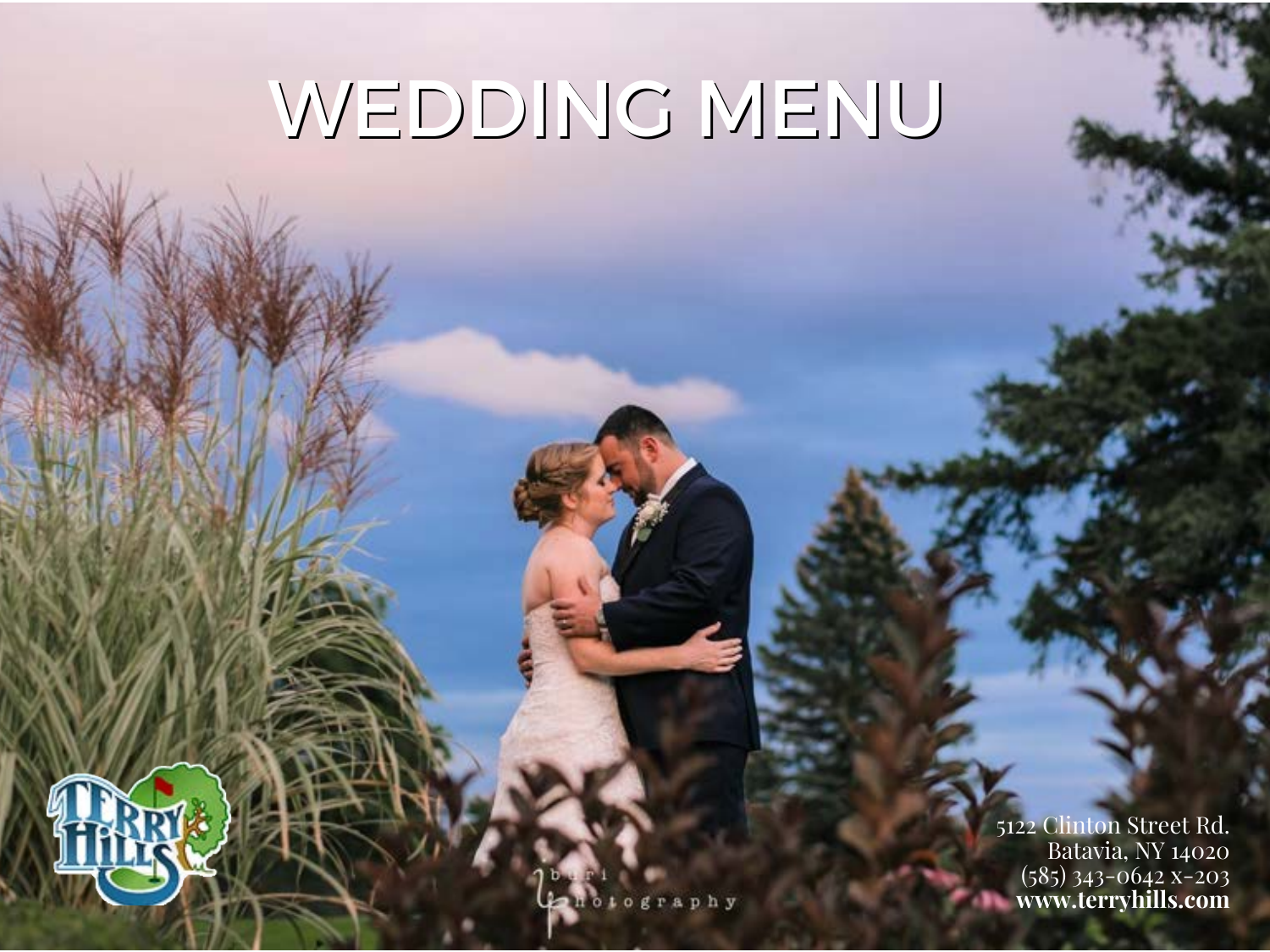

#### HOT SELECTIONS Serving 50 pieces Serving 50 pieces

Artichokes French \$70 Bacon Wrapped Scallops \$100 Bacon Cheddar Mushrooms \$75 BBQ Meatballs \$80 (100 per order) Beef Wellington \$100 Chicken Fingers \$75 Chicken Satay \$80 Clams Casino \$110 Chicken Wing Dip Wontons \$75 Italian Sausage Stuffed Mushrooms \$70 Jalapeno Fried Ravioli \$80 Jumbo Chicken Wings \$100 Mozzarella Sticks with Marinara \$75 Pulled Pork Wontons \$75 Seafood Stuffed Mushroom Caps \$75 Spring Rolls \$85 Sweet n Sour Meatballs \$80 (100 per order) Vegetable Wontons \$75

# COLD SELECTIONS

Antipasto Skewers \$75 Asparagus Prosciutto Ham Rolls \$85 Assorted Deviled Eggs \$55 Shrimp Scampi Skewers \$135 Jumbo Shrimp Cocktail \$135 Caprese Skewers \$75 In-Season Fruit Skewers \$75 Bruschetta \$60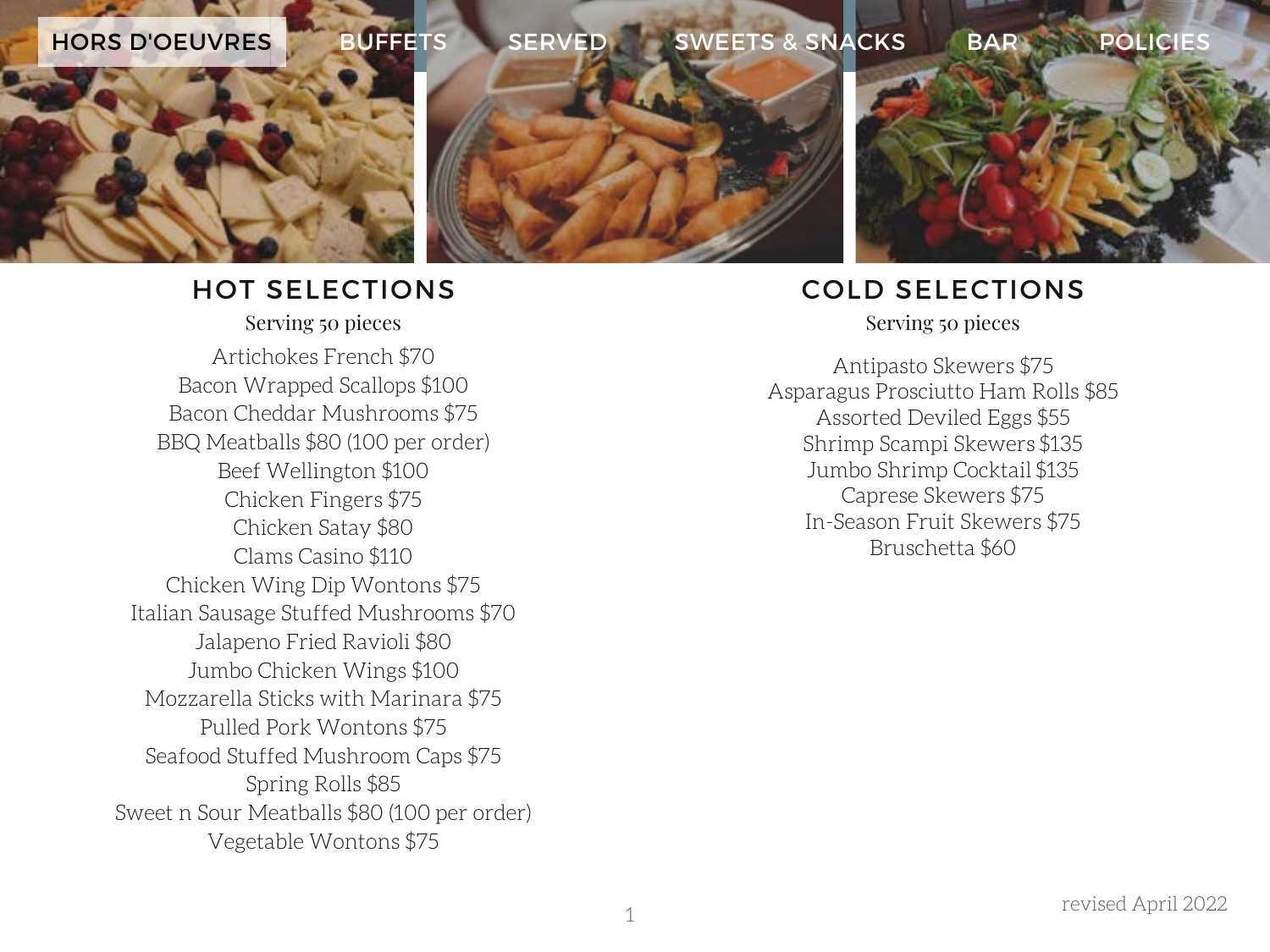

# DELUXE BUILD YOUR OWN DINNER BUFFET - \$32 PP

#### YOUR CHOICE OF 2 SERVED

Assorted Rolls | Breadsticks House Salad | Caesar Salad

#### YOUR CHOICE OF 2 ENTREES

Chicken Cordon Blue | Herb Rosemary Seared Chicken Breast | Chicken French Beer Braised Pot Roast | Stuffed Pork Tenderloin | Sliced Roast Beef with a Demi Glace Mediterranean Cod | Salmon

#### YOUR CHOICE OF 2 SELECTIONS

Pasta Genovese | Pasta Marinara | Pasta Alfredo Pasta a la Vodka | Potato du Jour | Vegetable du Jour (each additional item \$1.00 pp)

#### YOUR CHOICE OF 1 CARVED FEATURE

Glazed Ham | Roasted Turkey Top Round of Beef | Roast Prime Rib of Beef (Add on \$5 pp)

#### THE TERRY HILLS BUFFET - \$27 PP SOUP AND SALAD WILL BE SERVED

Minestrone

House or Caesar Salad

#### BUFFET INCLUDES:

Chicken French Stuffed Pork Tenderloin Mediterranean Cod

Baked Pasta Mashed Potatoes Roasted Seasonal Vegetables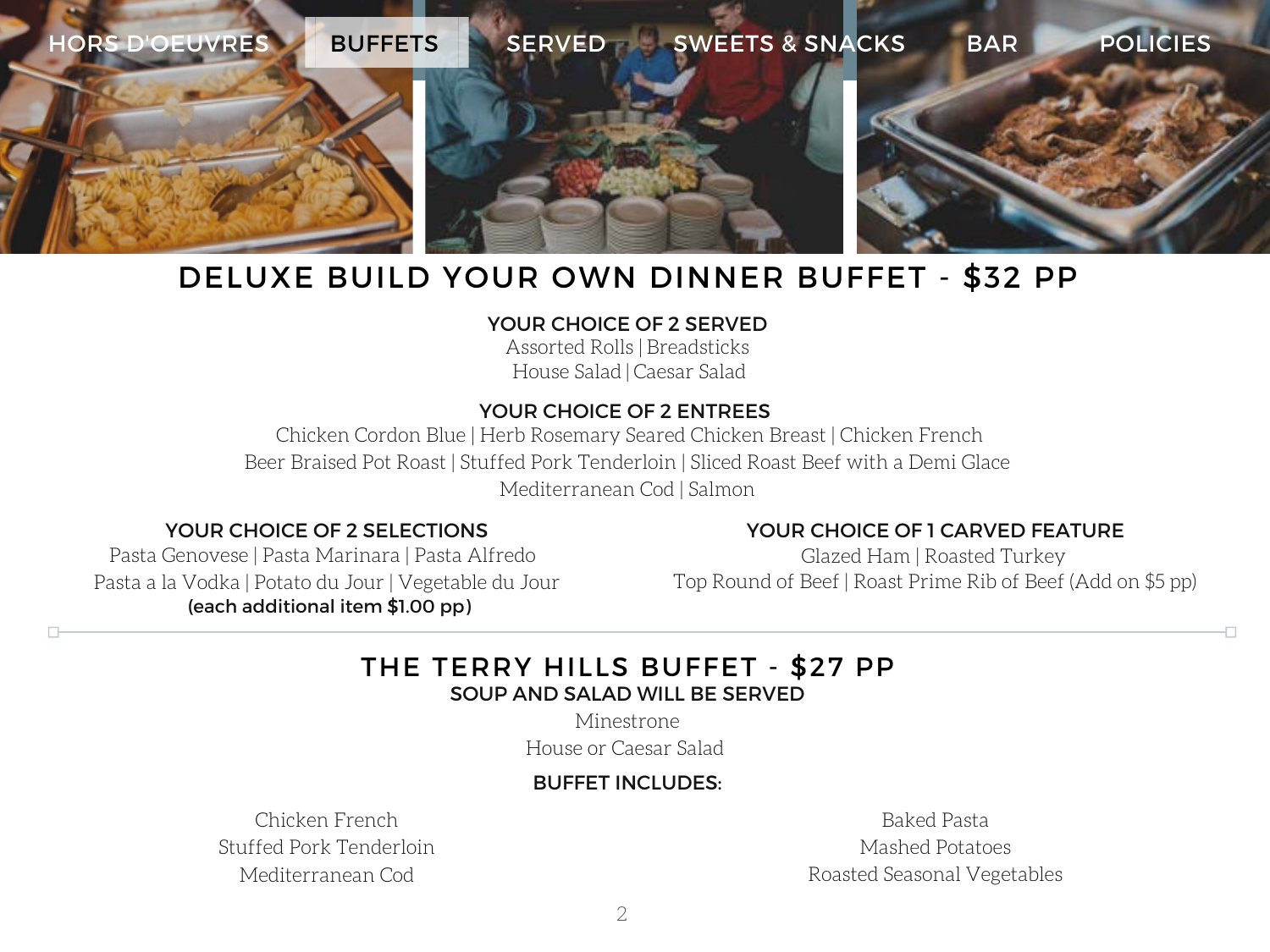

# SERVED DINNER ENTREES

All served dinners include a House or Caesar salad with fresh bread, starch and vegetable

#### CHICKEN CORDON BLEU | \$27

breaded chicken breast - ham swiss cheese - beurre blanc sauce

#### PASTA GENOVESE | \$22 (G\F)

grape tomato - pesto sauce mozzarella - linguine

PRIME RIB | MP ( $e^*$ )

10 oz. prime rib of beef au jus - horseradish

# CHICKEN FRENCH | \$26<sup>(er)</sup>

chicken breast - sautéed baby spinach lemon-french sauce

# GRILLED SALMON | \$30 (

8 oz. grilled atlantic salmon scallion dill sauce

ROASTED CHICKEN BREAST | \$28

6 oz. pan-roasted chicken breast herb beurre blanc sauce

# MEDITERRANEAN COD | \$27<sup>( $\circ$ </sup>)

8 oz. baked cod - spinach oven roasted tomatoes - artichokes extra virgin olive oil

# BACON WRAPPED FILET | MP (G\\g\)

duo of 4 oz. bacon wrapped tenderloin tournedos - herb-seasoned mushrooms

#### CHAR RUBBED STRIP STEAK | MP  $(\frac{1}{2})$

10 oz. grilled NY Strip chimichurri sauce

#### KIDS CHICKEN FINGERS | \$15

chicken fingers - bbq sauce french fries - fruit cup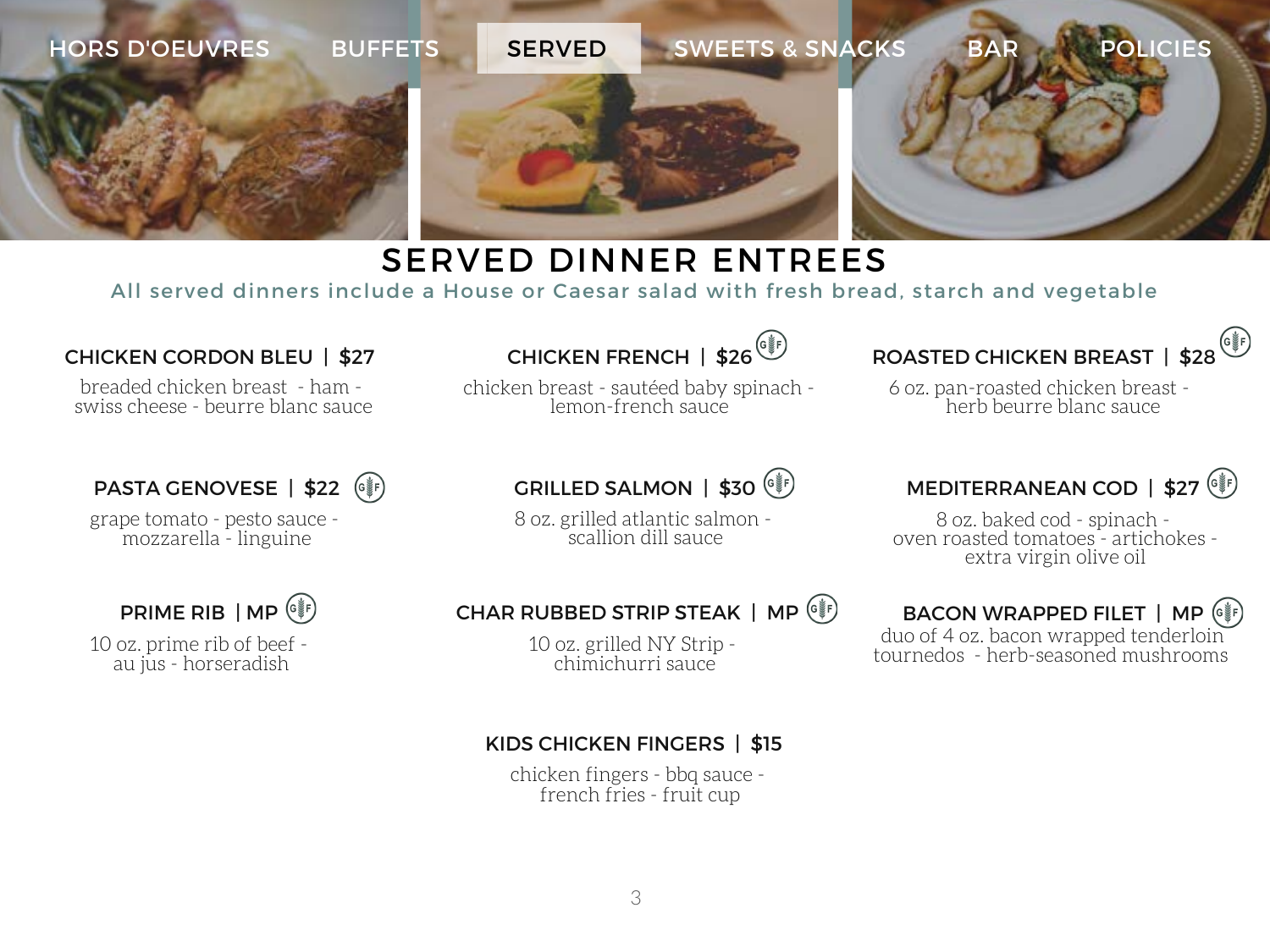

# SPECIAL TOUCHES & SNACK STATIONS

We can work with you to customize any snack or dessert station

#### SWEETS TABLE | \$6

Freshly brewed coffee, assorted cookies & brownies & miniature pastries

#### DELUXE DESSERT STATION | \$9

Freshly brewed coffee, assorted mini desserts, Cannolis, chocolate dipped strawberries & whipped cream

#### BASIC COFFEE STATION | \$4

Freshly brewed coffee put out at the conclusion of dinner

#### ICE CREAM SUNDAE STATION | \$5

Chocolate, Vanilla & Strawberry Ice cream served with cherries, assorted sprinkles, whipped cream, nuts & chocolate sauce

#### DELUXE COFFEE STATION | \$6

Freshly brewed coffee with flavored creamers, cherries, chocolate shavings, whipped cream, cinnamon & sugar sticks

#### ICE CREAM SERVED WITH CAKE | \$2

Your choice of Chocolate, Vanilla ice cream served along with your wedding cake

#### S'MORES BAR | \$75 per 50 S'mores

Marshmallows for roasting, graham crackers & assorted chocolates

#### NACHO BAR | \$5

Tortilla chips, warmed nacho cheese, salsa, sour cream, black olives and jalapenos

#### GARBAGE PLATE | \$8

Burger & dogs, macaroni salad, french fries, meat sauce, condiments

### SHEET PIZZA | serves 50 pcs CHEESE | \$32

VEGETARIAN | \$35 MEAT & CHEESE | \$38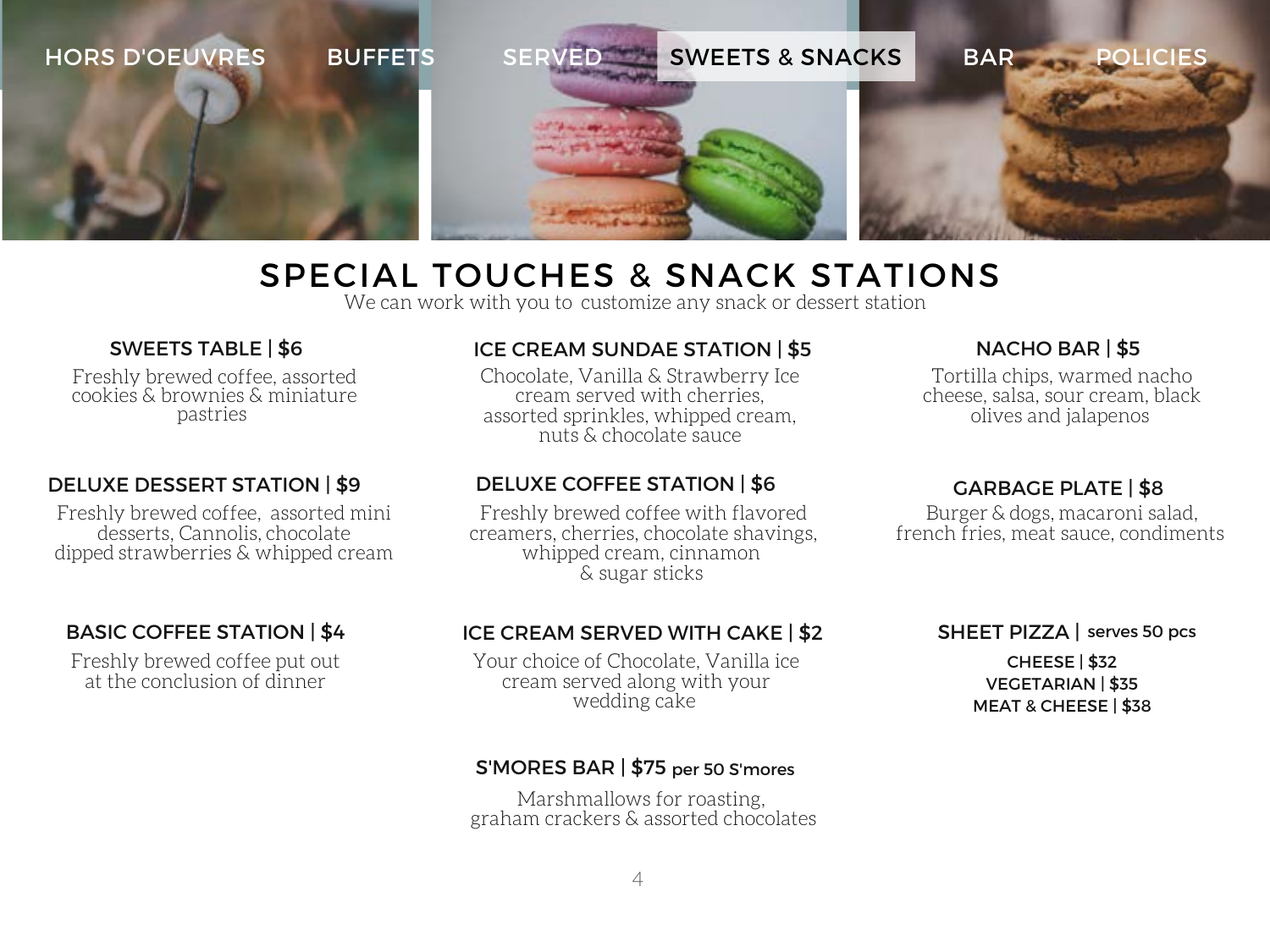

# COCKTAIL SERVICE

### OPEN BAR PACKAGES

Includes House Draft Beer, House Wine, and Soda

#### **HOUSE LIQUOR CALL LIQUOR PREMIUM LIQUOR**

Three Hours | \$21 Four Hours | \$23 Five Hours | \$25

Three Hours | \$26 Four Hours | \$28 Five Hours | \$30

Three Hours | \$30 Four Hours | \$32 Five Hours | \$34

# BEER, WINE, & SODA BAR

Includes House Draft Beer, House Wine, and Soda

Three Hours | \$17 Four Hours | \$19 Five Hours | \$21

# OPEN BAR UPGRADES

| <b>Bottled Beer</b>      | \$6 |
|--------------------------|-----|
| Premium Bottled Beer \$8 |     |
| Premium Draft Beer       | \$5 |

### WINE & CHAMPAGNE

| Champagne Toast                 | \$3 |
|---------------------------------|-----|
| Sparkling Grape Juice Toast \$3 |     |

# UNDER 21 BAR

Soda & Juice \$15 PER PERSON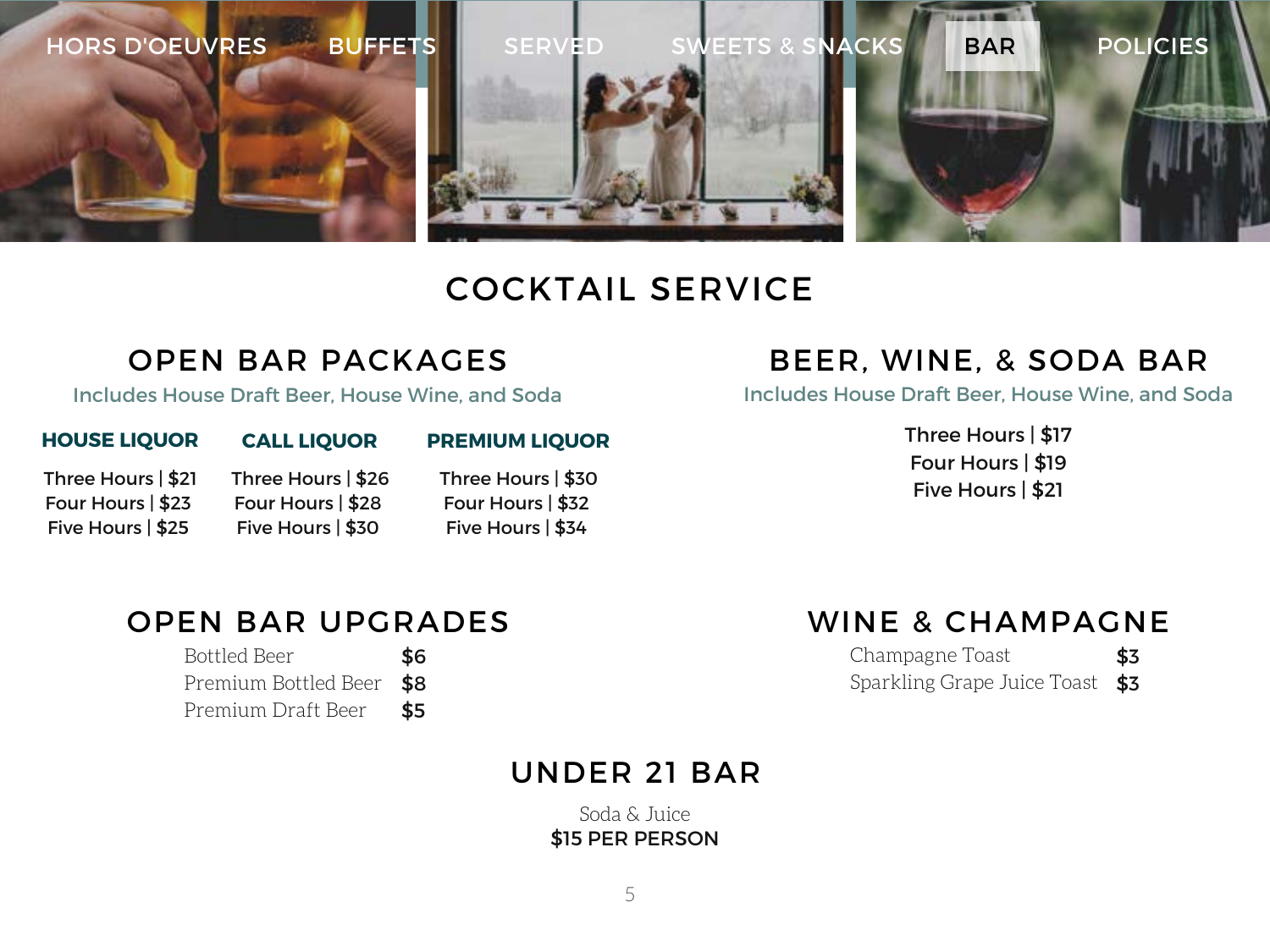

#### \*TERRY HILLS HAS A NO SHOT, ROCKS, NEAT OR DOUBLES POLICY WITH OPEN BAR PACKAGES\*

VODKA Barton Deep Eddy **PREMIUM:** Titos **HOUSE: CALL:**

Barton J & B PREMIUM: Dewars **HOUSE: CALL:**

# GIN

Barton Bombay PREMIUM: Tanqueray **HOUSE: CALL:**

# RUM

Barton Trader Vic's **PREMIUM:** Bacardi Silver **HOUSE: CALL:**

# **WHISKEY**

SCOTCH

Barton Black Velvet **PREMIUM:** Jack Daniels **HOUSE: CALL:**

### BOURBON

Barton 1792 **PREMIUM:** Jim Beam **HOUSE: CALL:**

# TEQUILA

Barton Cuervo Silver PREMIUM: Milagro **HOUSE: CALL:**

# HOUSE DRAFT\*

Labatt Blue Labatt Blue Light | Michelob Ultra PBR| Yuengling Lager

### HOUSE BOTTLED\*

Budweiser| Bud Light Coors Light | Labatt Blue Labatt Blue Light | Michelob Ultra

# PREMIUM DRAFT\*

Sam Adams Seasonal Ale Southern Tier Seasonal Ale 5 Rotating Drafts

# PREMIUM BOTTLED\*

Rotating

HOUSE WHITE WINE\*

Copperidge Chardonnay, Ca Copperidge Pinot Grigio, Ca Bae Riesling, NY

# HOUSE RED WINE\*

Copperidge Cabernet, Ca | Anthony Hill Pinot Noir, Ca

# HOUSE BLUSH WINE\*

Gallo White Merlot, Ca

\*Subject to change based on availability

6

П